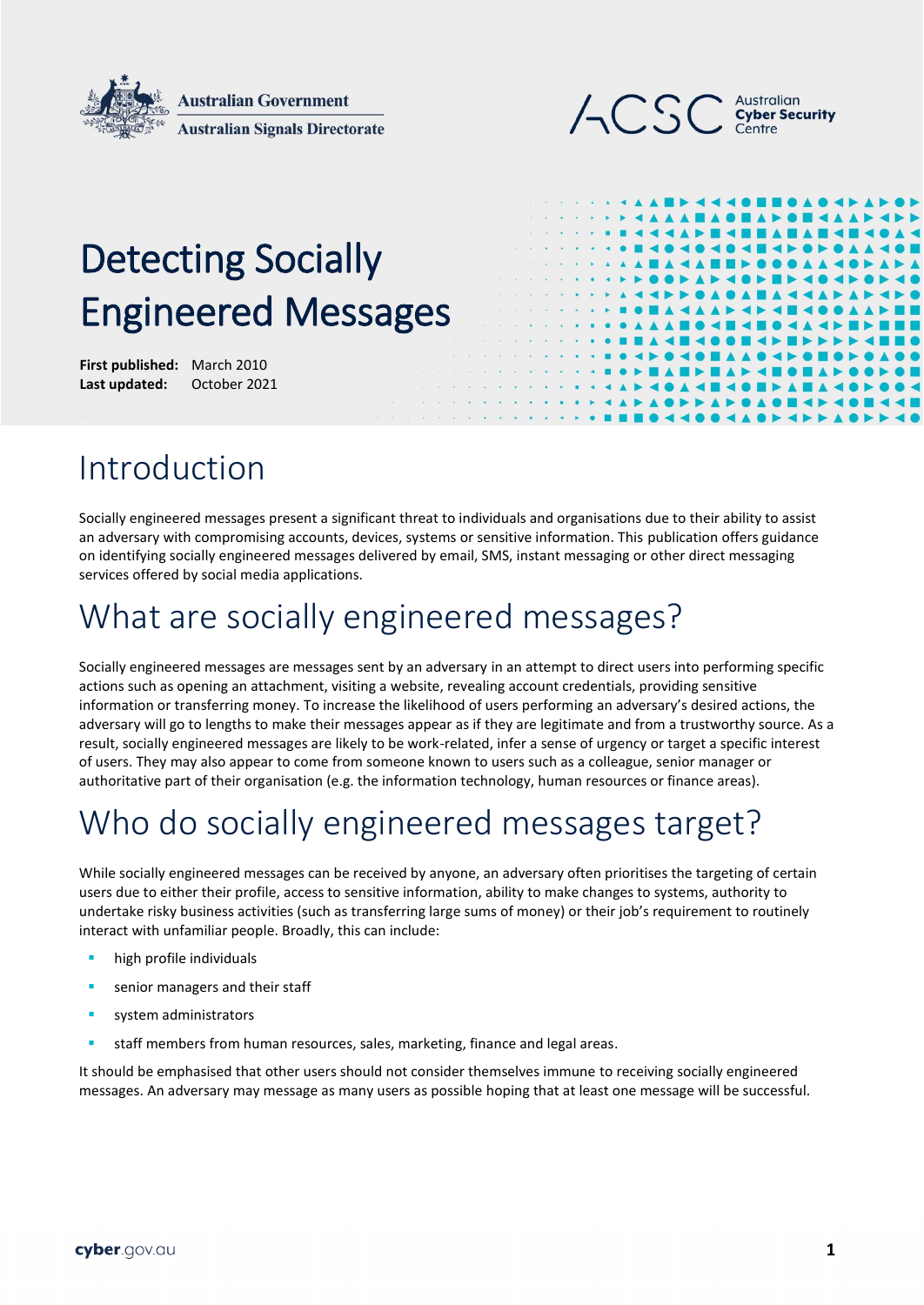

# How can socially engineered messages be identified?

While socially engineered messages can be very convincing, there are things to look for to assist in differentiating them from legitimate messages. Users should consider the following questions.

#### **Is the sender asking you to open an attachment or access a website?**

When messages contain links to websites, users should browse to the website themselves rather than clicking on the link in the message or directly copying or typing the link into a web browser. An adversary can use a number of techniques (such as single letter substitutions) to either obfuscate or trick users into accessing a malicious website that they think is legitimate. Never enter credentials into websites if directed there by a link in a message.

When opening attachments from messages, users should be cautious and exercise judgment. If unsure, use a known out-of-band contact method for the sender (e.g. a phone number) to confirm their intent to attach files to the message.

#### **Is the sender asking you to perform a specific activity for them?**

Often an adversary will be unable to achieve their goals without interacting with users. This may be due to existing security controls or the complex nature in which an adversary is attempting to compromise a system. For example, if Microsoft Office macros are disabled an adversary may provide users with step-by-step instructions on how to enable them in order for their malicious code to execute when the user opens a Microsoft Word document. Users should treat any requests to change the configuration of systems or perform specific actions as highly suspicious.

Alternatively, a form of social engineering known as CEO fraud involves an adversary masquerading as an organisation's CEO and requesting large transfers of money, often when they know the actual CEO will be uncontactable and unable to refute the request.

#### **Is the sender asking for information they wouldn't necessarily have a need to know?**

One of the easiest ways of performing social engineering is for an adversary to simply ask users for the information they want by exploiting user's natural desire to be helpful. Often an adversary will masquerade as someone users might expect to have a legitimate requirement to access the information being asked for. For example, a colleague asking for copies of documents that they accidentally deleted. Alternatively, an adversary may choose to masquerade as someone that users may not necessarily know but could be reasonably expected to have a requirement to access the information they are requesting, such as a new starter with the information technology help desk or a staff member working on the same project but from a different office.

Users should never disclose credentials such as passwords to other people. Furthermore, users should be suspicious of any requests for sensitive information from people that they do not interact with on a regular basis. Even if users know the person requesting sensitive information, they should still consider whether that person has a legitimate need to know that information, as malicious insiders often leverage their contacts in order to gather information or privileges they shouldn't have access to.

#### **Is the message suspiciously written?**

While an adversary may go to lengths to make their messages appear as if they were legitimate and from a relevant and trustworthy source, another adversary may lack the skills or motivation to do so. Incorrect spelling and capitalisation,